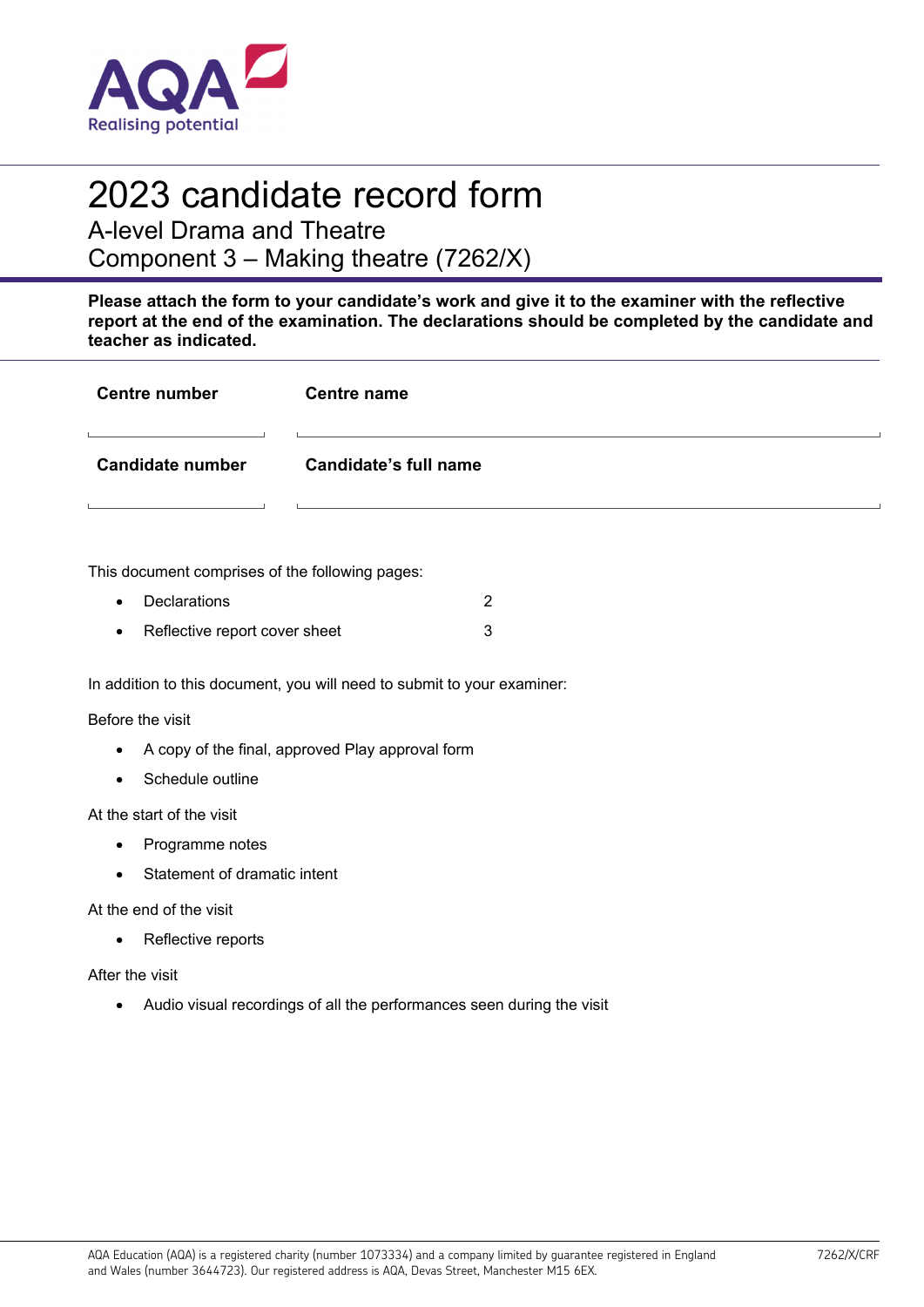**Candidate's full name** 

Work submitted for assessment **must** be the candidate's own. If candidates copy work, allow candidates to copy from them, or cheat in any other way, they may be disqualified.

## **Candidate declaration**

Have you received help/information from anyone **other than** subject teacher(s) to produce this work?

☐ No ☐ Yes *(give details below or on a separate sheet if necessary).*

Please list below any books, leaflets or other materials (eg DVDs, software packages, internet information) used to complete this work **not** acknowledged in the work itself. Presenting materials copied from other sources **without acknowledgement** is regarded as deliberate deception.

We may use examples of candidate's work for standardisation or training purposes. Please see our privacy notice for more information on how we use assessment data and on your rights under data privacy legislation.

I have read and understood the above. I confirm I produced the attached work without assistance other than that which is acceptable under the scheme of assessment.

Candidate signature.

## **Teacher declaration**

I confirm the candidate's work was conducted under the conditions laid out by the specification and that the prescribed practitioner studied by the candidate for component 2 was different from the practitioner the candidate studied for component 3.

| <b>Practitioner for Component 2</b><br>Creating original drama |  |
|----------------------------------------------------------------|--|
| Practitioner for Component 3<br>Making theatre (Extract 3)     |  |

I confirm that the candidate's course of study for component 3 conformed to the following requirements:

- the plays studied were professionally commissioned or professionally produced
- the plays studied conformed to the minimum length requirement (35 minutes in duration if performed in full) and all other requirements relating to choice of play as set out in the specification, including social, cultural and historical context
- none of the plays studied were the set play the candidate studied for component 1
- the plays studied did not contravene a prohibited play combination
- the extracts studied were each considered in the context of the play as a whole
- all three extracts were explored practically/workshopped

I have authenticated the candidate's work and am satisfied (to the best of my knowledge) that the work produced is solely that of the candidate.

Teacher signature.